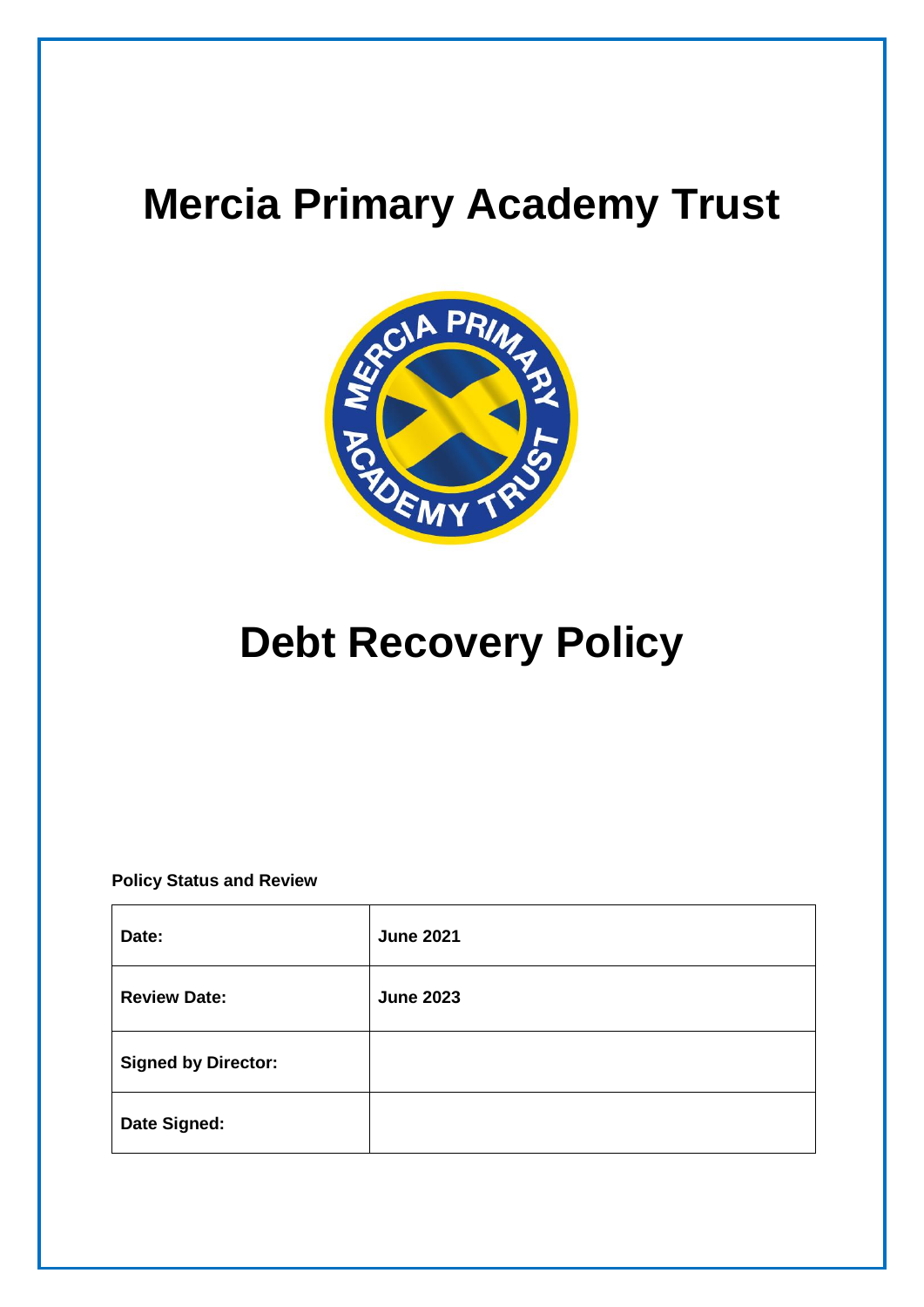#### **1.Introduction**

As part of its sound financial management procedures, Mercia Primary Academy Trust ("The Trust") will take all reasonable measures to collect debts. A debt will be written off only after all reasonable measures have been taken to recover it.

The Board of Directors considers that appropriate recovery action will depend upon the level of and nature of the debt and those procedures will vary depending upon the income source  $-$ i.e.

- Pupil related e.g. school meals, trips and activities and
- Commercial e.g supply of services (Wraparound/Pre-School) and lettings

A record of all actions taken in the recovery of debt must be maintained and provided to the Trust Business Managers (Debt Recovery Record).

#### **2 Pupil related income**

#### **2.1 Collection of income**

All income is collected in advance, wherever possible. Costs of trips and activities will be notified to parents/carers as soon as possible.

#### **2.2 Debt Recovery Procedure**

- Stage 1 > £20 texts, telephone, personal contact with parent
- Stage 2 formal letter
- Stage 3 formal stage of debt recovery will be commenced:
	- a) First debt letter
	- b) Second debt letter
	- C) Final demand
	- d) Letter of proceedings
	- e) Claim processed with the small claims court

It is hoped by this point that the debtor will repay the outstanding balance, if this is not the case then the school may well choose to log a county court judgement against the debtor.

#### **2.3 Debt Write-Off**

The Head of School/Headteacher has discretion to write-off debts up to the value of £50. A record must be maintained to show the reason for the write-off, the action taken to recover the debt and the authorising signature.

Records must be provided to the Trust Business Managers who will report all debt write-offs to the Finance & General Purpose Committee

The Finance & GP Committee must grant approval for the write-off of all debts above £50.

## **3 Commercial income**

**3.1 Invoicing and payment periods** Income will be collected in advance of services provided wherever possible.

Invoices will be raised through HCSS and payment is requested in full prior to the first date of the letting. Payments are to be made via the school's ParentPay system following the submission of an annual signed agreement and a booking application form.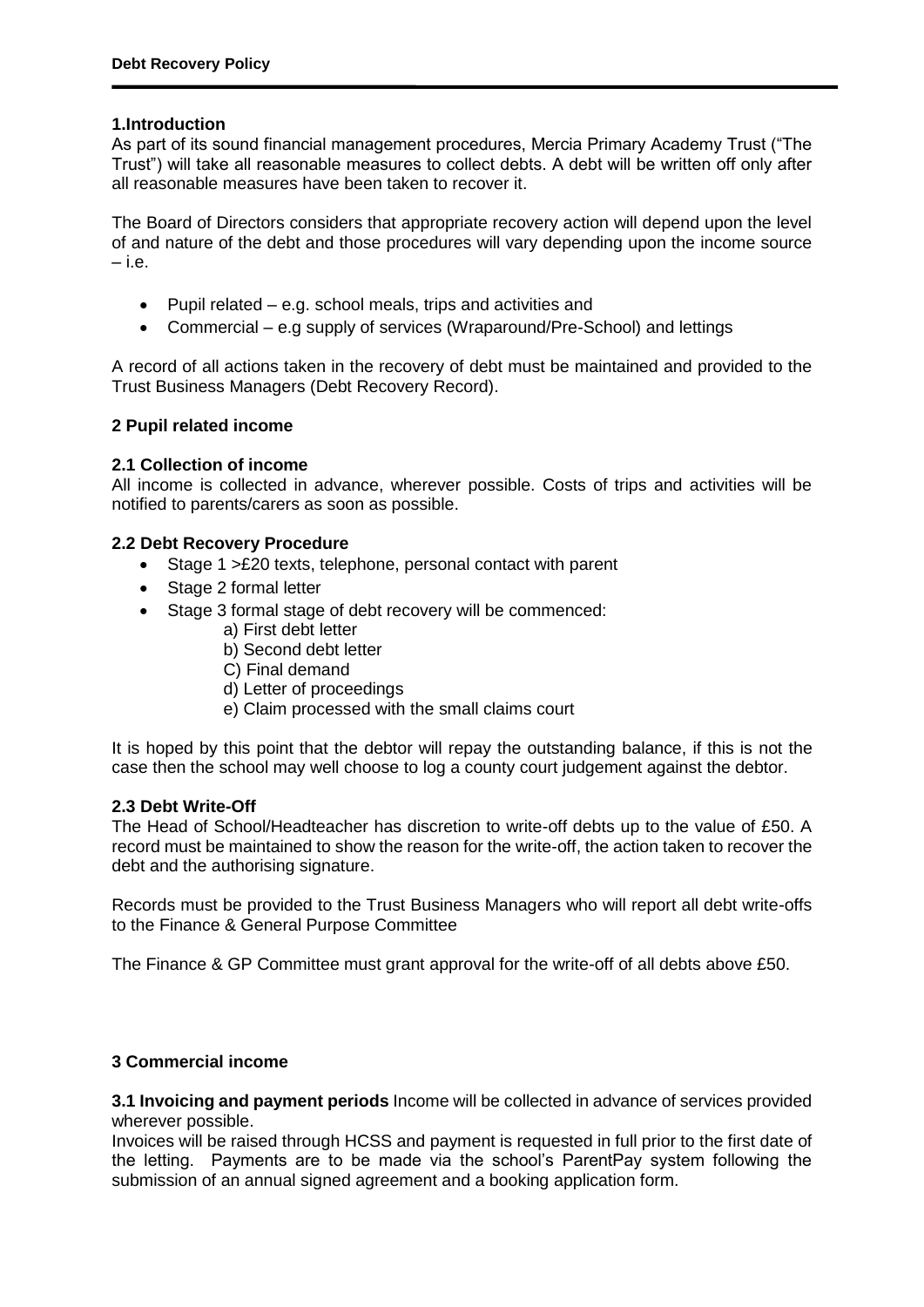## **3.2 Debt Recovery Procedures (Lettings, Consultancy)**

- Stage 1 (4 weeks from date of invoice) Informal reminder letter
- Stage 2 (8 weeks from date of invoice) Formal reminder letter
- Stage 3 (12 weeks from date of invoice) Final reminder letter

# **3.3 Debt Recover Procedures (Wraparound Care/Pre-School)**

(Charges are applied monthly and are paid for in advance)

- Stage 1 (3 working days after period starts) texts, personal contact reminders
- Stage 2 (1 week after period starts) If payment not received care suspended formal letter (sent recorded delivery) giving notice that a CCJ may be lodged against them.
- Stage 3 Refer to Solicitor (Debt Collection) dependant on circumstances and amount

**3.4 Failure to settle a debt. Any** debt unpaid after the final reminder letter has been issued will be referred to The Trust Business Managers.

A letter will be sent to the debtor by recorded delivery and will threaten legal action if the account is not settled within 14 days. Any additional recovery costs incurred by the Trust will also be pursued.

Legal advice may be sought from the Trust's solicitors through the Trust Business Managers and where appropriate a Legal letter will be issued indicating recovery action will be initiated through the county court. The CEO will make a recommendation as to the suitability of this course of action taking into consideration the value of the debt and the proposed legal fees.

This decision and its basis will be recorded and reported to the Finance & GP Committee.

**3.5 Negotiation of repayment terms** Debtors are expected to settle the amount owed by a single payment, however, if debtors are unable to pay for reasons of hardship, the Trust will take a sensitive approach to debt recovery and may agree an extended repayment period.

The Trust Business Managers will approve all such agreements entered into and a record of the decision made will be retained.

In all cases, a letter will be issued to the debtor confirming the agreed terms for repayment. The settlement period should be the shortest that is judged reasonable. Where a legal letter has been issued the repayment arrangements will be agreed between the party concerned, the Trust Business Managers and the solicitors. This decision and its basis will be recorded and reported to the Finance & GP Committee.

**3.6 Reporting of outstanding debt levels** The Trust Business Managers will ensure that the level of outstanding debt is regularly monitored.

The Finance & GP Committee will review the level of outstanding debts every term to determine whether this level is acceptable and whether action to recover debts is effective.

**3.7 Debt Write Off.** If after all reasonable effort to collect the debt has been made and legal action is unsuccessful or impractical the debts may be referred to Finance & GP committee for write-off.

## **3.8 Write-off Limits.**

The Trust must seek permission from the Secretary of State to write-off individual debts with a value in excess of £45,000, or cumulatively 2.5% of income in any one financial year.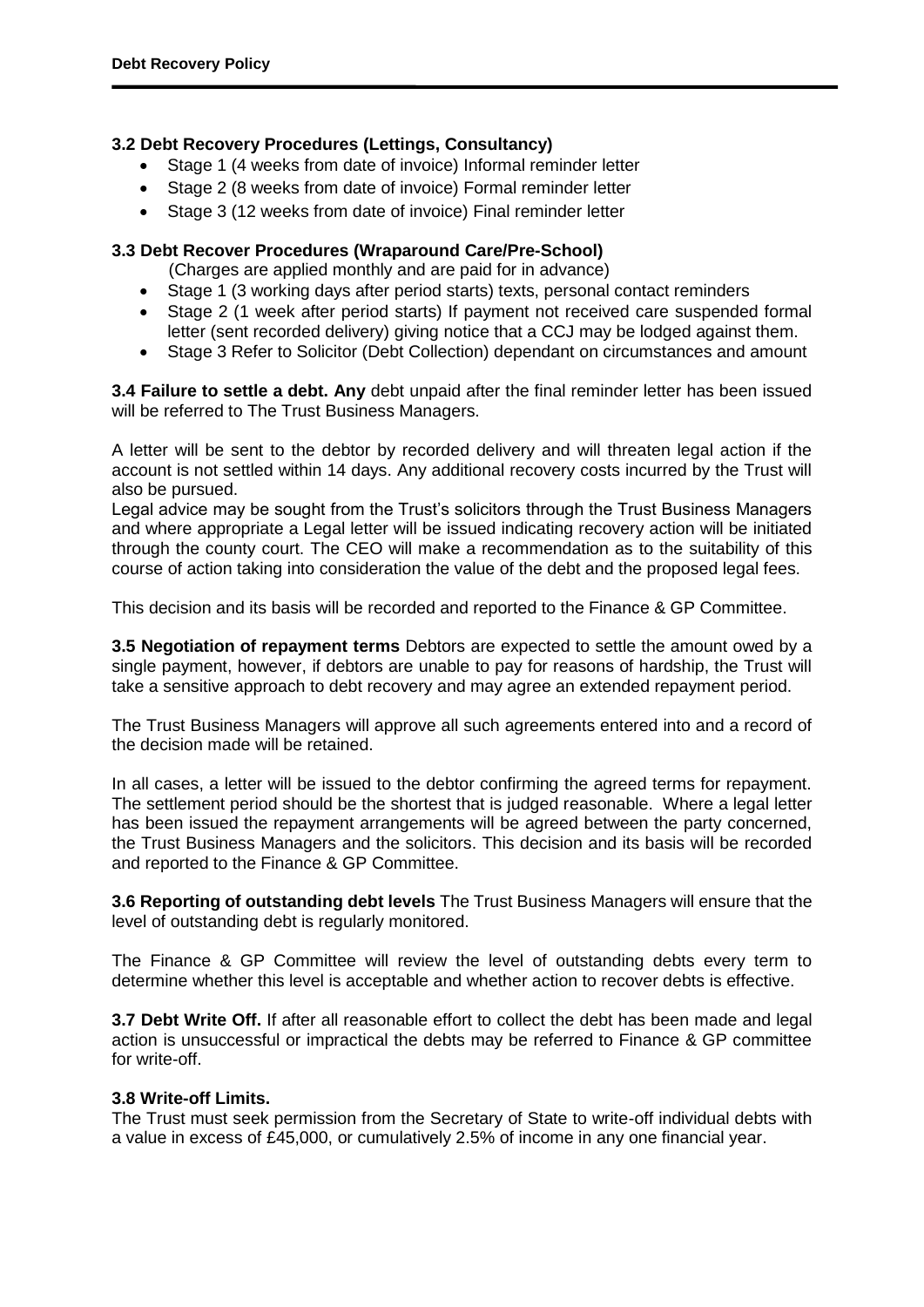This information can be made available in a range of formats and languages, including Braille and large print. If this would be useful to you or someone you know, please contact your Directorate HR Unit.

*A signed version of this document is available from the school office.*

# **Version Control**

| <b>Version</b> | <b>Date</b><br><b>Approved</b> | <b>Changes</b>                                                           | <b>Reasons for</b><br><b>Alterations</b> |
|----------------|--------------------------------|--------------------------------------------------------------------------|------------------------------------------|
| $\overline{2}$ | 15.07.2015                     | Debt Recovery Procedures Updated and<br>Reviewed                         | Provision of Wraparound<br>Care          |
|                | 24.05.2017                     | No changes                                                               |                                          |
|                | 24.05.2018                     | Amendment to debt letters sent out to parents<br>when a debt is overdue. |                                          |
|                | 6.12.2020                      | Changed Finance officer to business<br>managers                          | Updated job titles.<br>M Booth           |
|                | March 2021                     | Added range of formats                                                   | Accessibility                            |